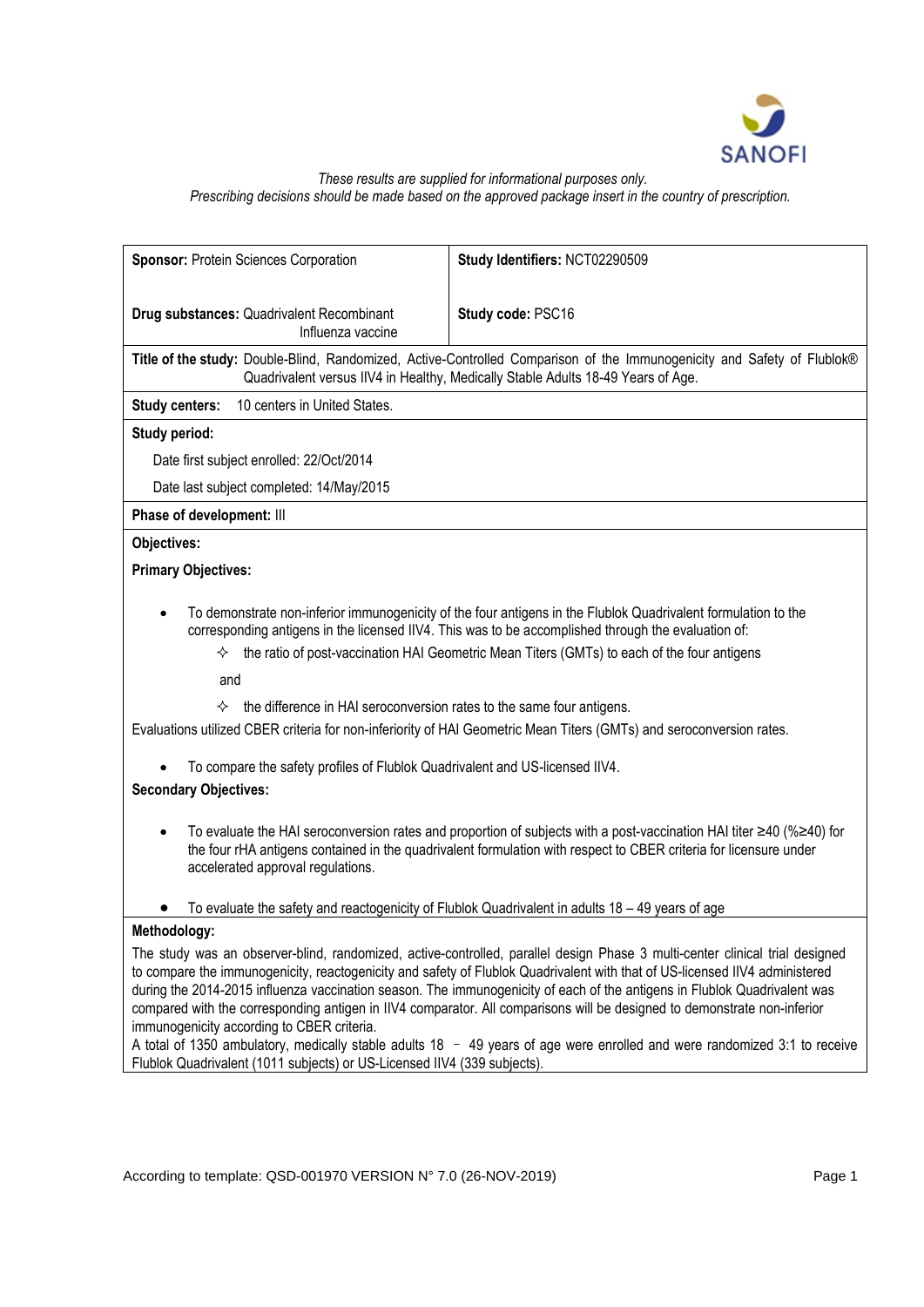

Serum samples for HAI serology were obtained pre- and post- vaccination on Days 0 and 28 from a subset of subjects enrolled at five sites (N=614). Immunogenicity of each of the four antigens in Flublok Quadrivalent was compared with the corresponding antigen in IIV4 comparator. All comparisons were designed to demonstrate non-inferior immunogenicity according to CBER criteria.

Solicited injections site and systemic Adverse Events (AEs) were recorded by subjects on Memory Aid -on the day of vaccination (Day 0) and for the next 7 days. Spontaneously reported AEs were recorded by subjects on Memory Aid from Day 0 to Day 28. Between Day 28 and the end of the study approximately 5 months later (6 months postvaccination), medically-attended and serious adverse events (MAEs and SAEs, respectively) were also recorded on the same tool as for the unsolicited, spontaneously reported AEs.

**Number of subjects:**

Randomized: 1350

**Evaluated:**

Immunogenicity:1292 Reactogenicity:1328 Safety: 1330

**Diagnosis and criteria for inclusion:**

The study population included ambulatory and medically stable adults 18-49 years of age for whom the study vaccines were not contraindicated and who did not have underlying conditions that might complicate the evaluation of the primary safety endpoint.

## **Study treatments**

Subjects were randomized  $\sim 3:1$  to one of the following vaccine groups:

*Group A*: Flublok Quadrivalent containing 4x45μg (180μg total) of rHA0 derived from influenza A/H1N1 and A/H3N2 and two influenza B viruses in a total volume of 0.5mL provided in pre-filled syringes.

*Group B*: IIV4 (Fluarix Quadrivalent®) containing 4x15µg (60 µg total), of quadrivalent, inactivated influenza vaccine (licensed IIV4) containing influenza antigen derived from A/H1N1 and A/H3N2 and two influenza B viruses in a total volume of 0.5mL provided in pre-filled syringes.

Flublok Quadrivalent and IIV4 contained the following influenza viruses that were identified by the FDA Vaccines and Related Biological Products Advisory Committee as the four strains ("-like viruses") to be included in quadrivalent influenza vaccines for the 2014-2015 season:

| <b>Flublok Quadrivalent</b>                 | <b>IIV4 (Fluarix Quadrivalent)</b>                                |
|---------------------------------------------|-------------------------------------------------------------------|
| H1N1: A/California/07/2009                  | H1N1: A/ Christchurch/16/2010 (an A/California/7/2009-like virus) |
| H3N2: A/Texas/50/2012                       | H3N2: A/Texas/50/2012                                             |
| B/Massachusetts/2/2012 (B/Yamagata-lineage) | B/Massachusetts/2/2012                                            |
| B/Brisbane/60/2008 (B/Victoria-lineage)     | B/Brisbane/60/2008                                                |
|                                             |                                                                   |

**Duration of observation:** 6 Months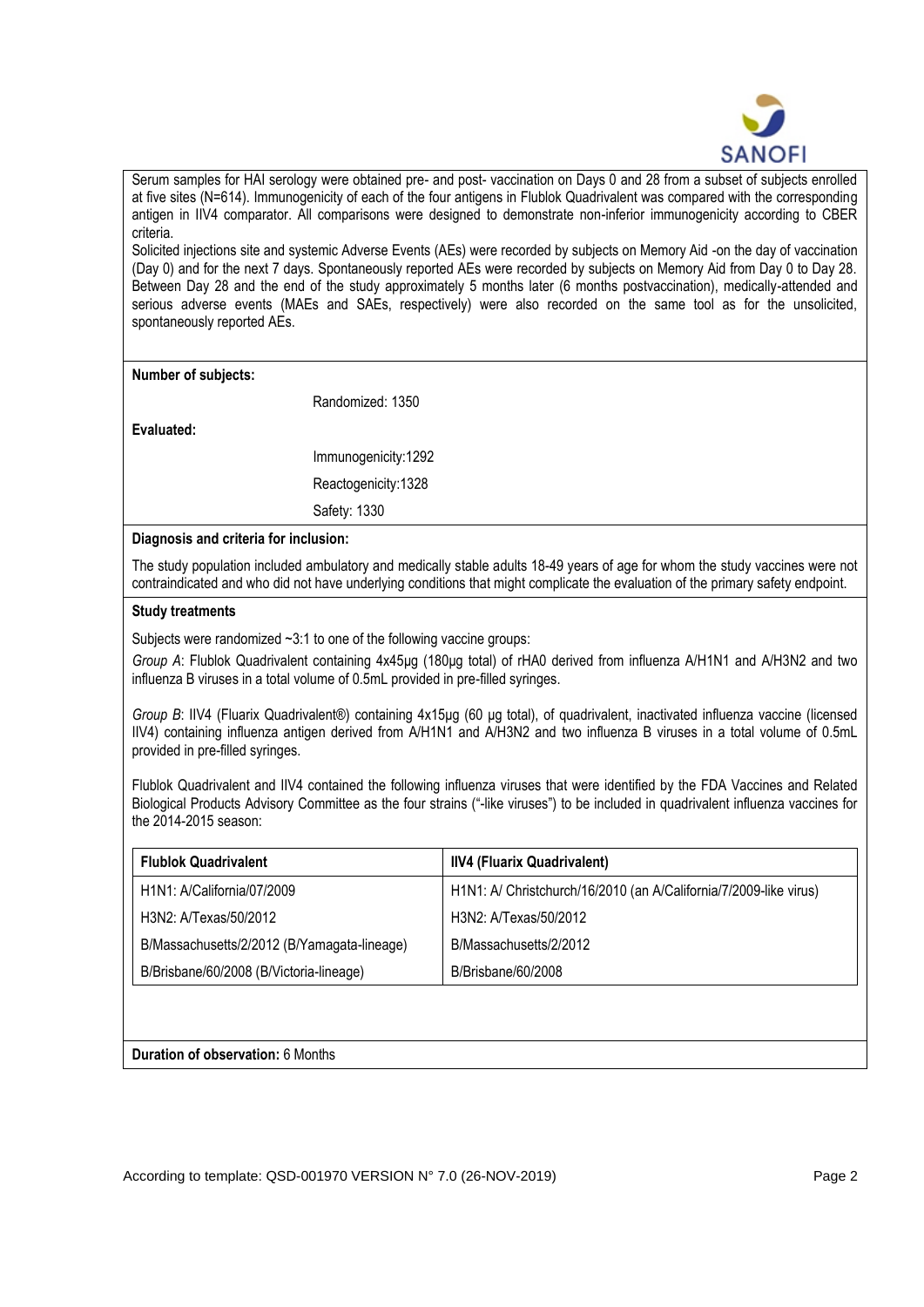

## **Criteria for Evaluation**

Primary endpoint: The study had two co-primary endpoints:

- HAI seroconversion rates at Day 28 to each of the four antigens contained in the study vaccine
- HAI GMTs at Day 28 to each of the four antigens contained in the study vaccine

These measurements were compared between the two vaccine groups according to CBER criteria for noninferiority. Seroconversion is defined as the percentage of subjects with either a pre-vaccination HI titer < 1:10 and a post-vaccination HI titer ≥1:40 or a pre-vaccination HI titer ≥ 1:10 and a minimum fourfold rise in post-vaccination HI antibody titer.

## Secondary endpoints:

- Seroconversion rates and % ≥40 to all four antigens in Flublok Quadrivalent, assessed according to CBER criteria for licensure under accelerated approval regulations
	- $\div$  For adults <65 years of age, the lower bound of the two-sided 95% CI for the percent of subjects achieving seroconversion for HAI antibody should meet or exceed 40%.
	- $\div$  The lower bound of the two-sided 95% CI for the percent of subjects achieving an HAI antibody titer  $\geq 1:40$ should meet or exceed 70%.
- Incidence and severity of solicited local and solicited systemic events of reactogenicity and body temperature reported via Memory Aid A during Days 0-7 following vaccine administration
- Serious adverse events (SAEs) and other unsolicited AEs and MAEs occurring during the 28 days following vaccine administration
- SAEs and MAEs occurring up to 6 months post-vaccination

# **Summary**

## *Primary Endpoints*

# **HAI seroconversion rates – non-inferiority comparison**

Seroconversion rates (SCRs) calculated for each treatment group for each of the four antigens represented in both vaccines are shown in Table 1. The criterion for non-inferiority (upper bound of 95% confidence interval for the difference in SCR between IIV4 and Flublok Quadrivalent ≤10%) was met for both A antigens and for B/Massachusetts.

| Category               | Parameter         | <b>Flublok</b><br>Quadrivalent<br>$N = 969$ | IIVA<br>$N = 323$          | Difference | 95% CI for<br><b>Difference</b> |
|------------------------|-------------------|---------------------------------------------|----------------------------|------------|---------------------------------|
| A/H1/California        | $n$ (%)<br>95% CI | 646 (66.7)<br>(63.6, 69.6)                  | 205 (63.5)<br>(58.0, 68.7) | $-3.2$     | $(-9.2, 2.8)$                   |
| A/H3/Texas             | $n$ (%)<br>95% CI | 699 (72.1)<br>(69.2, 74.9)                  | 184 (57.0)<br>(51.4, 62.4) | $-15.1$    | $(-21.3, -9.1)$                 |
| <b>B/Massachusetts</b> | $n$ (%)<br>95% CI | 578 (59.6)<br>(56.5, 62.8)                  | 195 (60.4)<br>(54.8, 65.7) | 0.8        | $(-5.4, 6.9)$                   |
| <b>B/Brisbane</b>      | $n$ (%)<br>95% CI | 393 (40.6)<br>(37.4, 43.7)                  | 188 (58.2)<br>(52.6, 63.6) | 17.6       | (11.4, 23.9)                    |

Table 1. PSC16 -- HAI Seroconversion Rates at Day 28 – Immunogenicity population

Figures in **bold** meet CBER criteria for non-inferiority

Rounding with one decimal digit after log-transformation

Non-inferiority was not met for B/Brisbane. In contrast, for A/H3/Texas, the seroconversion rate was notably higher (upper bound of 95% confidence interval for the difference in SCR [IIV4 minus Flublok Q] of < 0) ) for Flublok Quadrivalent recipients as compared with IIV4 recipients.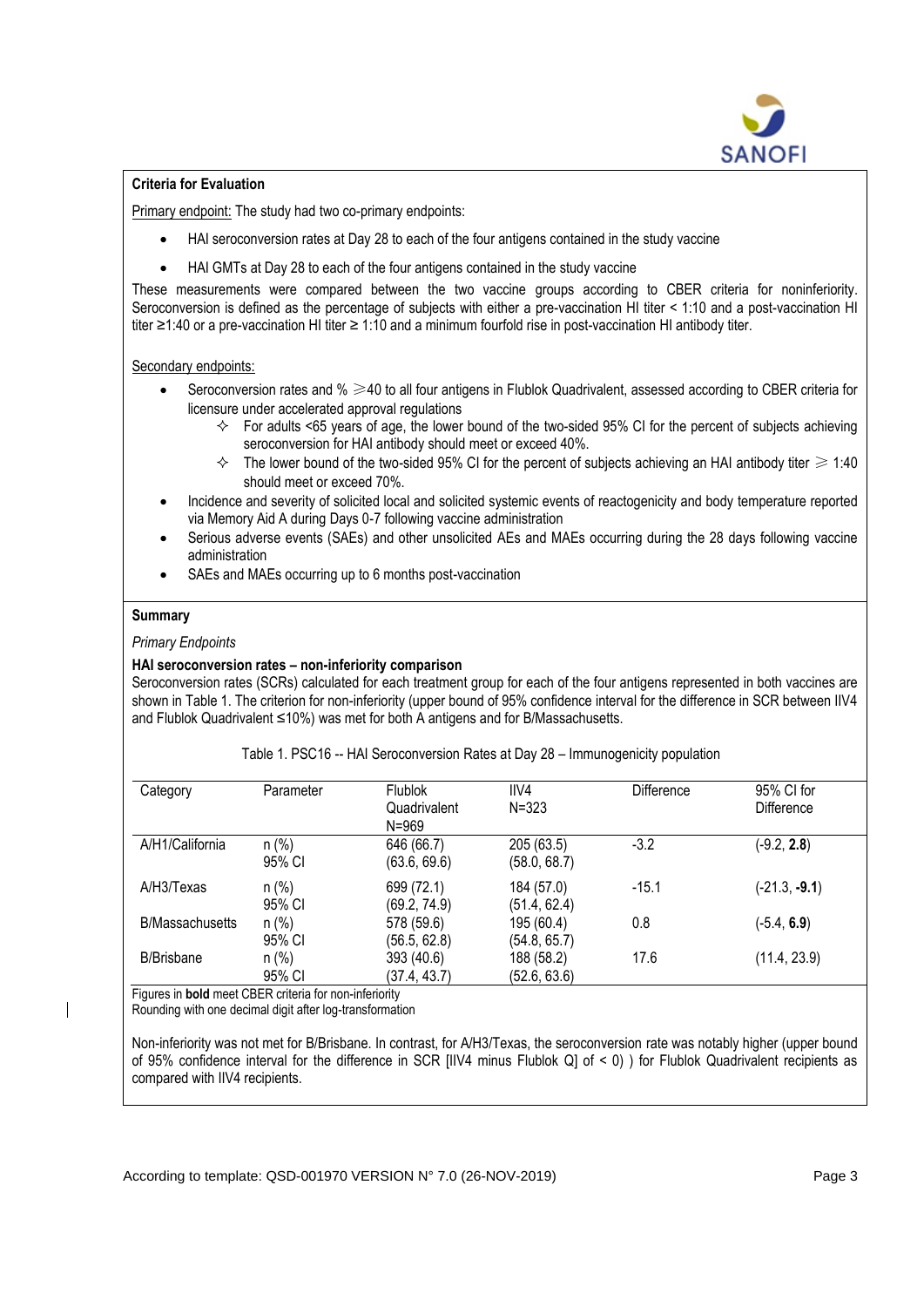

### Post-vaccination HAI GMTs – non-inferiority ratios

The post-vaccination HAI GMTs calculated for each treatment group against each of the four antigens represented in the vaccines are shown in Table 2. The criterion for non-inferiority (upper bound of 95% confidence interval of the ratio of IIV4 to Flublok Quadrivalent ≤1.5) was met for both A antigens and for B/Massachusetts. Similar to seroconversion rates, noninferiority for Flublok Quadrivalent GMTs was not met for B/Brisbane.

| Antigen               | Visit  | Parameter                                                                | Flublok<br>Quadrivalent<br>$(N=969)$ | IIV4<br>$(N=323)$ | <b>GMR</b> | 95% CI for<br><b>GMR</b> |
|-----------------------|--------|--------------------------------------------------------------------------|--------------------------------------|-------------------|------------|--------------------------|
| A/H1/California       | Day 0  |                                                                          |                                      |                   |            |                          |
|                       | Day 28 | <b>GMT</b><br>95% CI for GMT                                             | 60<br>(54, 65)                       | 54<br>(46, 63)    | 0.90       | (0.75, 1.09)             |
|                       |        | <b>GMT</b><br>95% CI for GMT                                             | 502<br>(469, 537)                    | 407<br>(367, 451) | 0.81       | (0.71, 0.92)             |
| A/H3/Texas            | Day 0  |                                                                          |                                      |                   |            |                          |
|                       |        | <b>GMT</b><br>95% CI for GMT                                             | 75<br>(68, 83)                       | 70<br>(60, 82)    | 0.93       | (0.78, 1.13)             |
|                       | Day 28 | <b>GMT</b>                                                               | 757                                  | 385               | 0.51       | (0.45, 0.58)             |
|                       |        | 95% CI for GMT                                                           | (709, 808)                           | (348, 425)        |            |                          |
| B/Massachusetts Day 0 |        |                                                                          |                                      |                   |            |                          |
|                       |        | <b>GMT</b>                                                               | 27                                   | 24                | 0.89       | (0.77, 1.06)             |
|                       | Day 28 | 95% CI for GMT                                                           | (25, 29)                             | (21, 28)          |            |                          |
|                       |        | <b>GMT</b>                                                               | 159                                  | 136               | 0.86       | (0.74, 1.00)             |
|                       |        | 95% CI for GMT                                                           | (147, 171)                           | (121, 153)        |            |                          |
| <b>B/Brisbane</b>     | Day 0  |                                                                          |                                      |                   |            |                          |
|                       |        | <b>GMT</b>                                                               | 12                                   | 11                | 0.92       | (0.82, 1.05)             |
|                       |        | 95% CI for GMT                                                           | (11, 13)                             | (10, 12)          |            |                          |
|                       | Day 28 |                                                                          |                                      |                   |            |                          |
|                       |        | <b>GMT</b>                                                               | 43                                   | 64                | 1.49       | (1.30, 1.71)             |
|                       |        | 95% CI for GMT<br>Eigurea in hald most CDED exiteria for non inforiarity | (40, 46)                             | (58, 72)          |            |                          |

Table 2. PSC16 – Pre- and Post-vaccination HAI GMTs - Immunogenicity population

Figures in **bold** meet CBER criteria for non-inferiority

Rounding with one decimal digit after log-transformation

For both A antigens, the post-vaccination HAI GMTs were notably higher among Flublok Quadrivalent recipients (upper bound of 95% confidence interval for the GMT ratio [IIV4/ Flublok Q] of < 1) than among IIV4 recipients. The post-vaccination GMTs for B/Brisbane were very low in both treatment groups (43 versus 64), and were within the 2-fold dilution validated for the HAI assay.

According to template: QSD-001970 VERSION N° 7.0 (26-NOV-2019) Page 4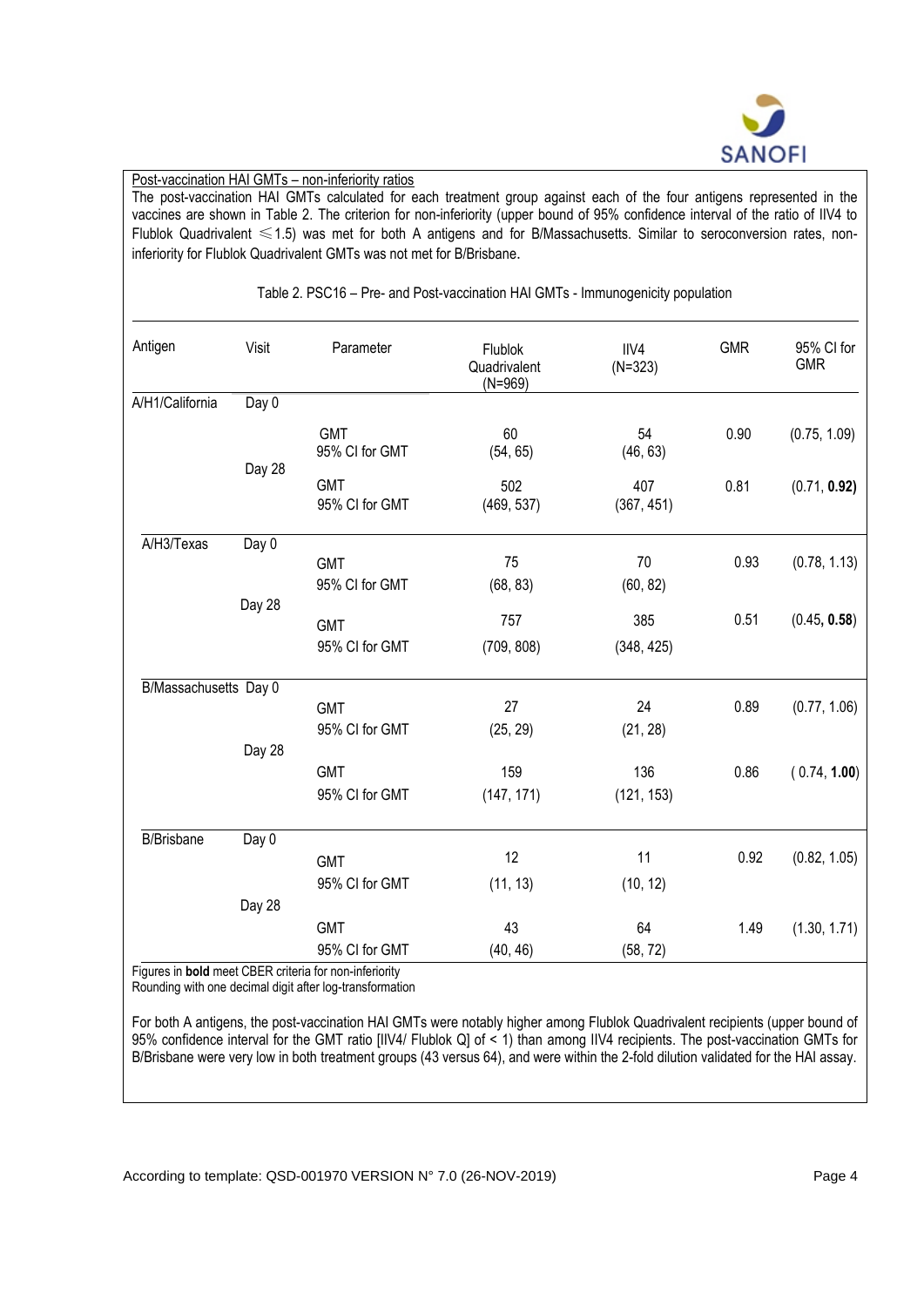

# *Secondary endpoints*

#### Seroconversion rates

Seroconversion rates to all four antigens represented in the vaccines were compared for both vaccine groups to the CBER criterion for approval under accelerated approval regulations (lower bound of the 95% confidence interval ≥40%) was met in Flublok Quadrivalent recipients for both A antigens and for B/Massachusetts (Table 3). In this analysis, as well, the criterion was not met for B/Brisbane among Flublok Quadrivalent recipients.

|                        |                     | <b>Flublok Quadrivalent</b> | IIVA         |
|------------------------|---------------------|-----------------------------|--------------|
| Antigen                | Parameter           | $N = 969$                   | $N = 323$    |
| A/H1/California        | Seroconversion Rate | 66.7                        | 63.5         |
|                        | 95% CI              | (63.6, 69.6)                | (58.0, 68.7) |
| A/H3/Texas             | Seroconversion Rate | 72.1                        | 57.0         |
|                        | 95% CI              | (69.2, 74.9)                | (51.4, 62.4) |
| <b>B/Massachusetts</b> | Seroconversion Rate | 59.6                        | 60.4         |
|                        | 95% CI              | (56.5, 62.8)                | (54.8, 65.7) |
| <b>B/Brisbane</b>      | Seroconversion Rate | 40.6                        | 58.2         |
|                        | 95% CI              | (37.4, 43.7)                | (52.6, 63.6) |

Table 3. PSC16 – Seroconversion rates at Day 28 – Immunogenicity population

 Figures in **bold** meet CBER criteria for licensure under accelerated approval regulations. Rounding with one decimal digit after log-transformation

#### Proportion of Subjects with Post-vaccination titer ≥40 (%≥40)

The CBER criterion for licensure under accelerated approval regulations for the proportion of subjects with post-vaccination HAI titers ≥40, sometimes referred to as "seroprotection" (lower bound of the confidence interval ≥70%), was met among Flublok Quadrivalent recipients for both A antigens and for B/Massachusetts, but not for B/Brisbane (Table 4). In comparing 95% confidence limits for the proportions of subjects with titers %≥40, all were overlapping between Flublok Quadrivalent and IIV4 recipients, except those for B/Brisbane.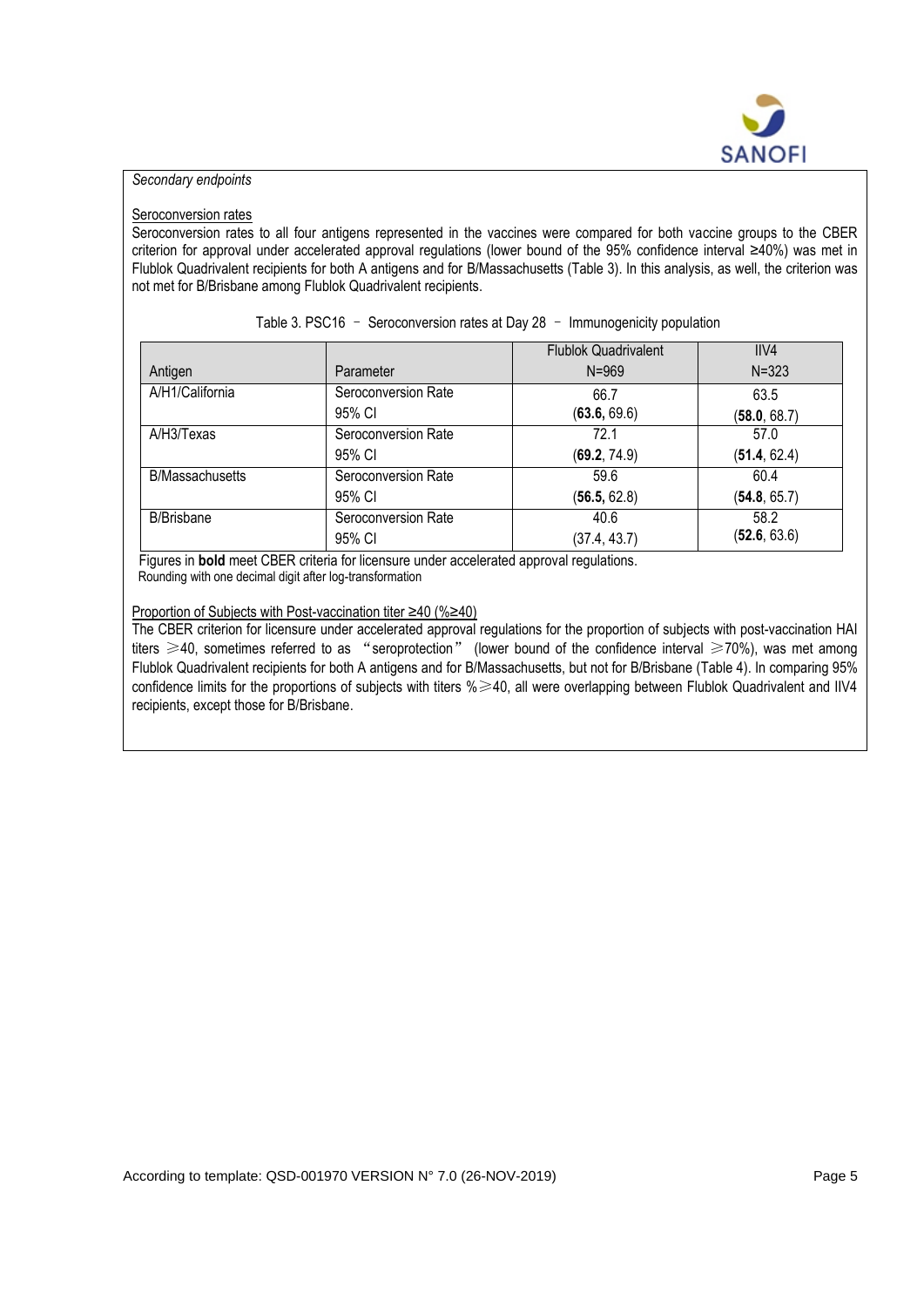

| Category               | Visit  | Parameter                          | <b>Flublok</b><br>Quadrivalent<br>$N = 969$ | IIV4<br>$N = 323$          |
|------------------------|--------|------------------------------------|---------------------------------------------|----------------------------|
| A/H1/California        | Day 0  | % ≥40, n $(\%$ )<br>95% CI         | 666 (68.7)<br>(65.7, 71.6)                  | 215 (66.6)<br>(61.1, 71.7) |
|                        | Day 28 | % ≥40, n $(\%$ )<br>95% CI         | 952 (98.2)<br>(97.2, 99.0)                  | 320 (99.1)<br>(97.3, 99.8) |
|                        |        |                                    |                                             |                            |
| A/H3/Texas             | Day 0  | % ≥40, n $(\%$ )<br>95% CI         | 713 (73.6)<br>(70.7, 76.3)                  | 241 (74.6)<br>(69.5, 79.3) |
|                        | Day 28 | % ≥40, n $\frac{9}{6}$ )<br>95% CI | 966 (99.7)<br>(99.1, 99.9)                  | 320 (99.1)<br>(97.3, 99.8) |
|                        |        |                                    |                                             |                            |
| <b>B/Massachusetts</b> | Day 0  | % ≥40, n $(\%$ )<br>95% CI         | 446 (46.0)<br>(42.9, 49.2)                  | 145 (44.9)<br>(39.4, 50.5) |
|                        | Day 28 | % ≥40, n $\frac{9}{6}$ )<br>95% CI | 882 (91.0)<br>(89.0, 92.7)                  | 297 (92.0)<br>(88.4, 94.7) |
|                        |        |                                    |                                             |                            |
| <b>B/Brisbane</b>      | Day 0  | % ≥40, n $(\%$ )<br>95% CI         | 175(18.1)<br>(15.7, 20.6)                   | 53 (16.4)<br>(12.5, 20.9)  |
|                        | Day 28 | % ≥40, n $(\%$ )                   | 623 (64.3)                                  | 257 (79.6)                 |

Rounding with one decimal digit after log-transformation

*Solicited Reactogenicity Events*

Incidence and severity of solicited events of reactogenicity were compiled from the data recorded on subjects' Memory Aid A and reported to the sites during the remote contact Days 7 - 9 following vaccination. Local events of reactogenicity show largely mild to moderate complaints (Grade 1-2) and little difference between the treatment groups (Table 5). Only the incidence of erythema (reported as "redness") at the site of injection was higher among Flublok Quadrivalent recipients than among IIV4 recipients (p=0.002).

Table 5. PSC16-Comparison of Incidence and Severity of Local Events of Reactogenicity Days 0-7- Reactogenicity population A

|                                            |            | <b>Flublok Quadrivalent</b><br>$N = 996$<br>N(% ) |                 | IIVA<br>$N = 332$<br>N(% ) |                 |                 |
|--------------------------------------------|------------|---------------------------------------------------|-----------------|----------------------------|-----------------|-----------------|
| Reactogenicity Event                       | Any        | Gr <sub>3</sub>                                   | Gr <sub>4</sub> | Anv                        | Gr <sub>3</sub> | Gr <sub>4</sub> |
| At least one local reactogenicity<br>event | 510 (51.2) | 11(1.1)                                           | $1(0.1)^{*}$    | 172 (51.8)                 | 5<br>(1.5)      | 0               |
| Local Pain                                 | 367 (36.8) | (0.9)<br>9                                        |                 | 121 (36.4)                 | 3<br>(0.9)      |                 |
| Local Tenderness                           | 478 (48.0) | (0.9)<br>9                                        | $(0.1)^*$       | 155 (46.7)                 | (1.2)<br>4      |                 |
| Redness                                    | 42(4.2)    |                                                   |                 | 3<br>(0.9)                 |                 |                 |
| Firmness / Swelling                        | 49 (4.9)   |                                                   |                 | 10(3.0)                    |                 |                 |
|                                            |            |                                                   |                 |                            |                 |                 |

Reactogenicity population with at least one non-missing data point for injection site reactions – Days 0-7

According to template: QSD-001970 VERSION N° 7.0 (26-NOV-2019) Page 6